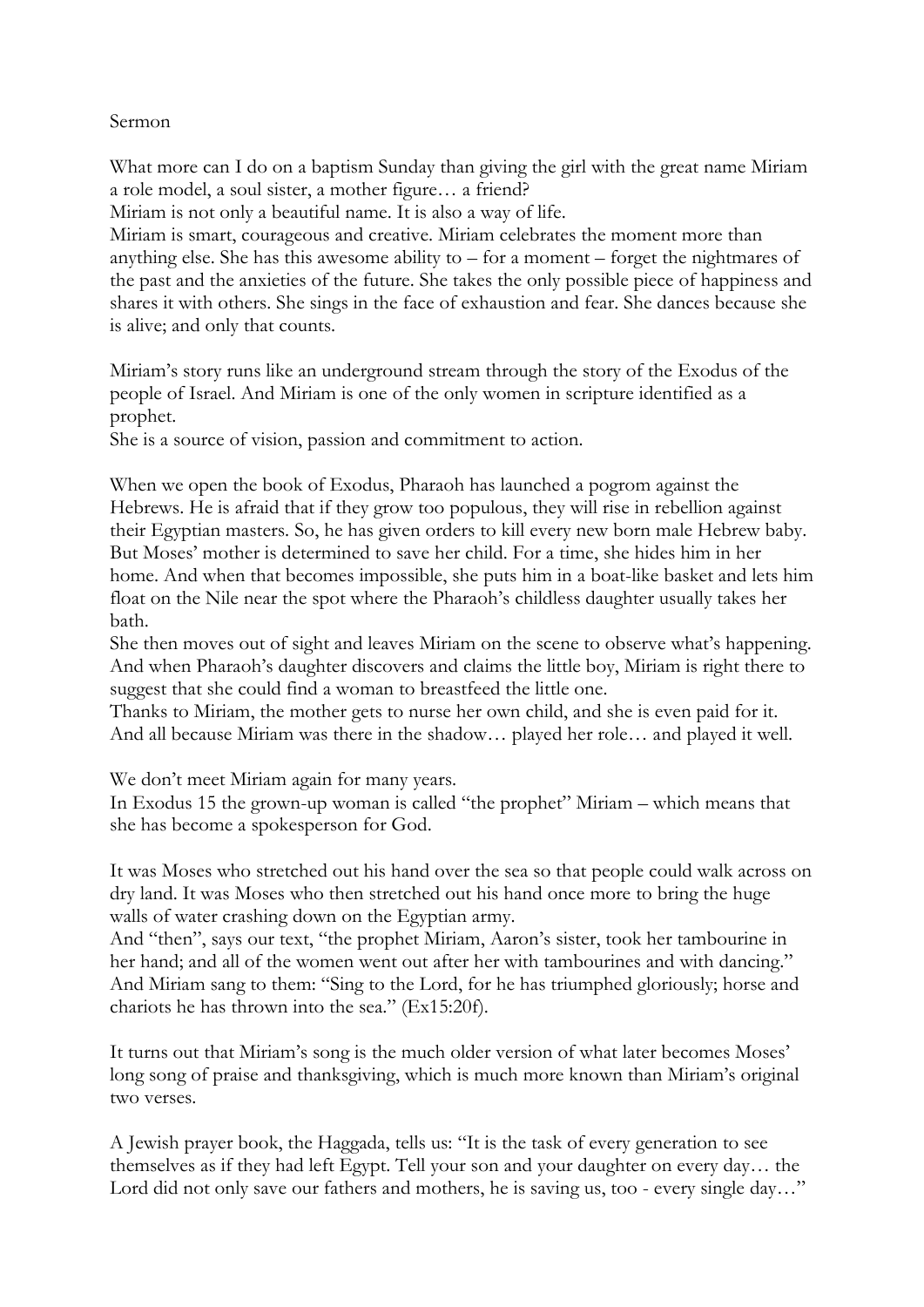Each believer sees the liberation from slavery in Egypt as a personal experience with God that everybody can always rely on… That can give us safe ground on our journeys through floods and deserts and times of uncertainty and despair.

The Jewish tradition asks us to see ourselves… and imagine ourselves walking out of Egypt… *(pause)*

…each of us has to go through phases of difficult decisions in life. Either we put up with what we have or what is there – or we dare to leave, set off for something new, risk something and leave behind what is well known.

Each of us knows life situations causing pain and worry. It makes us feel uncertain, frightened and exposed….

And often we don't quite know where we belong, what to believe, how to cope.

In whatever phase we are right now, the Jewish tradition of prayer asks us to see and question ourselves: Who am I at the moment? What must I leave behind in my life? What holds me back? Which doors are open for me? What am I called to? What must I get rid of? What must I risk? How much can I dare?

And how much can I cope with?

The ancient story of crossing the Red Sea is telling us drastically, what will happen to that which wants to hold us back: it gets drowned.

And only if I dare to walk through the floods trusting in God and the liberation ahead will I eventually arrive at something new… experience something new or change into somebody new and be able to rejoice again.

God saves us all - that is Jewish and Christian believing and thinking: it is God offering us stable ground and safe places again after storms and threats, after fear and despair.

In Miriam's case relief and gratitude are expressed by singing &dancing…

What she and her people experienced was far beyond what words could tell.

Their flight from Egypt had been their only chance. And failing in this escape would have certainly meant cruel oppression, slavery again, or even death:

the Egyptians followed them with heavy chariots… a highly developed weapon of their time… Some high-tech stuff, if you like, that hardly any other nation could call their own. But even though they were armed to the teeth they drowned and died. The ground gave way under their feet... and none of their terrific weapons were any help to them... Miriam sings about a God who abolishes slavery and destroys weapons to free his people and lead them to the Promised Land.

Miriam herself never reached the Promised Land.

The Bible refers to her grave as a place for pilgrims outside Israel. But she has succeeded in setting off and leaving life conditions that were just not bearable anymore.